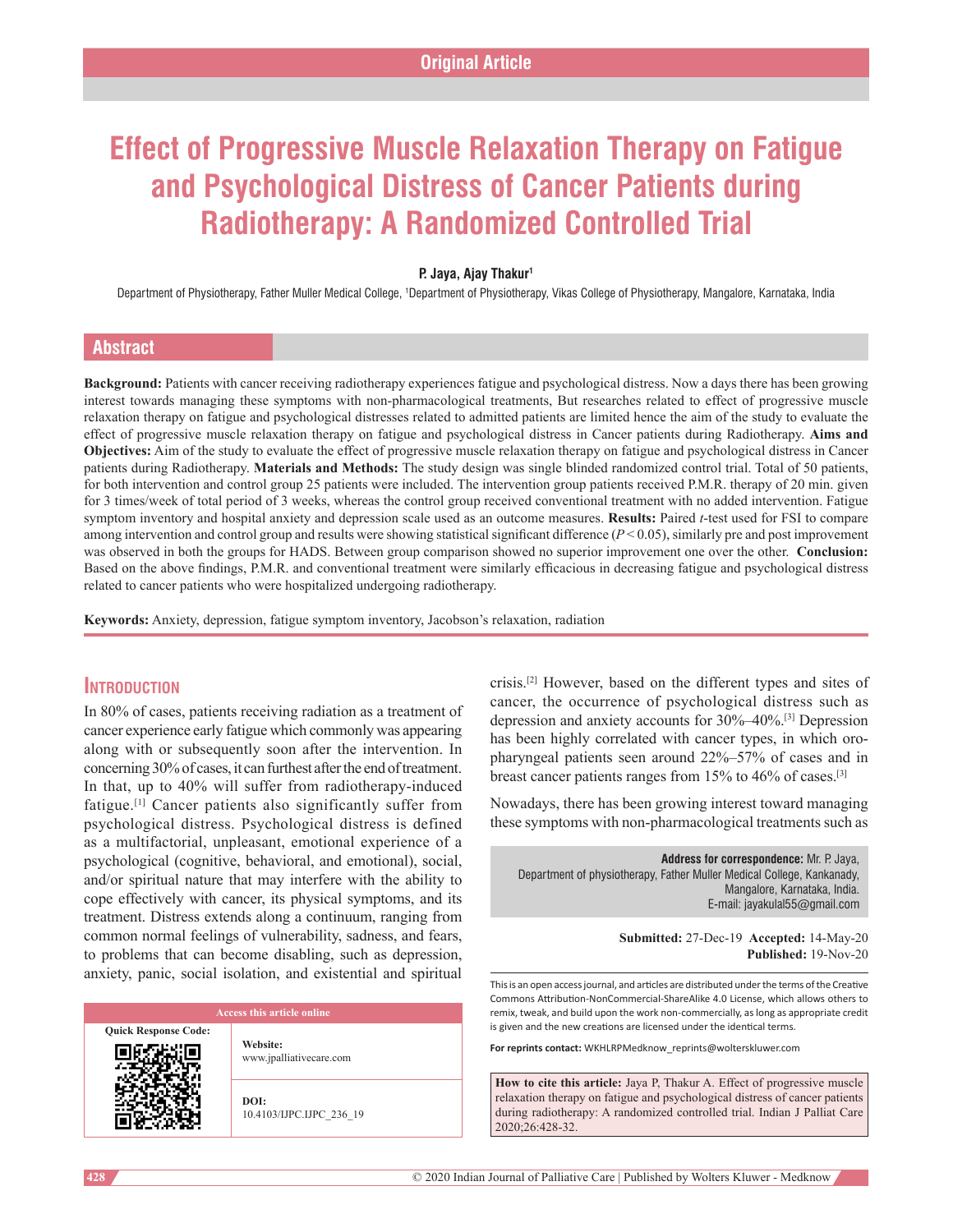exercises, education, and cognitive-behavioral interventions such as progressive muscle relaxation (PMR).<sup>[4-6]</sup> PMR is emerged based on the concept of psychobiology which is found to be the objective for a numerous adverse sensitive positions and psychosomatic diseases, which is like facilitation of specific group of muscles often progress to relaxation of the mind; this has been put forwarded by the Jacobson as a mechanism of action.[7]

Several studies have been shown that PMR in combination with other interventions is found to be evident in decreasing fatigue and psychological distress in patients with receiving different interventions in different patient populations with related to different study settings, but studies are related to PMR only were limited in hospitalized patients undergoing radiotherapy and the results were conflicting. Hence, the need of the study is to find the effect of PMR in fatigue and psychological distress of hospitalized cancer patients undergoing radiotherapy.

# **Methods**

In this study, fifty patients were recruited to participate in a trial comparing PMR therapy and conventional physical therapy sessions from July 2017 to January 2018. Ethical clearance approval was obtained from the institutional ethical committee. The participants were recruited if they satisfied the selection criteria and gave written consent to participate in the study. Patients were included in the study if the age range was 35–75 years, both genders, having breast and head‑and‑neck cancers, visual analog scale score > 4 for fatigue, hospitalized, and receiving radiotherapy for treatment of cancer. Patients were excluded from the study if they are not willing to participate in the study, terminally ill, having any type of cognitive or communication problems, receiving chemotherapy or have undergone surgery within the past 1 month, and taking any type of medication for fatigue and psychological distress. This was a single‑blinded, randomized controlled study comparing PMR therapy and conventional physical therapy with randomization done using computer‑generated random numbers and opaque envelopes with group assignments.

Baseline assessment of demographic data, visual analog scale, fatigue outcome scale, and outcome scale of psychological distress was taken before the intervention of both the groups (Group A and Group B). For the intervention group, PMR therapy was performed by the patients together of 20 min, which was given thrice in a week, for the total duration of 3 weeks. For the control group, walking at a moderate intensity was performed by the patients together of 20 min, which was given thrice in week, for the total duration of 3 weeks. Moreover, post-intervention measures of both the groups (Group A and Group B) such as visual analog scale, fatigue outcome scale, and psychological distress scale were undertaken after cessation of the last treatment session.

#### **Interventions**

For the PMR therapy group, patients received two sessions of PMR as a practice session. Patients made lie comfortably on the

bed. They were instructed to listen and follow the instruction carefully. While contracting the muscle, the tautness supposed to be held for around 5–7 s at a time. They were instructed to release the tightness when repeating the word relax. While relaxing, the patient keeps concentrated on the feeling of relaxation.

The sequences which were followed were patients started with tensing and relaxing the forehead, then the upper cheeks, lower cheeks, nose, and jaws, followed by the neck and throat, then moved to the right hand and forearm, then the biceps muscle. Once the right side relaxed switched to the left hand and forearm, followed by biceps, then given concentration to the chest, both shoulders, and upper back, followed by the abdominal region. Once relaxation of the upper body had achieved, then moved to the lower body. Started with the right thigh, right calf, right foot muscles, then moved to the left side, the order was followed similarly like the right side.

Once the complete body relaxed, the end of the treatment was performed by telling number reverse order from four to one by the therapist. When told four, patients started moving legs, and when told to three, patients started moving the hands. For the next count, the patient started moving the head and neck. When told one, patients opened their eyes.<sup>[7]</sup>

For the conventional physical therapy group, patients were instructed to perform all the daily living, along with made walk with moderate intensity on the corridors of the hospital ward for the total duration of 20–30 min.<sup>[8]</sup>

### **Outcome measures** *Fatigue symptom inventory*

A 14‑item component designed to measure the severity level, occurrence, observed relationship, the conjunction with activity of daily living, and the last point measures the final item that provides descriptive relation of fatigue. To identify patient has fatigue on Fatigue Symptom Inventory minimum score of 3 or above is necessary. The validity and reliability are seen in breast cancer patients, which shown good internal consistency with  $\alpha$  coefficient above 0.90 in all the groups and also found weak to modest test–retest reliability; validity was compared with different groups and compared with depression and anxiety.[9]

#### *Hospital Anxiety and Depression Scale*

The Hospital Anxiety and Depression Scale (HADS), developed by Zigmond and Snaith in 1983,<sup>[10]</sup> is a self-reported questionnaire that originally was designed for use with medical patients, even though it has been used widely in cancer patients also. It is a 14‑item Likert response scale. There are two subscales: Hospital Anxiety and Depression Scale‑depression (HADS‑D) and Hospital Anxiety and Depression Scale‑Anxiety (HADS‑A).[11] Each item has four possible answers (scored from 0 to 3, with higher scores more suggestive of psychological distress), and patients are asked to tick the answer which they experienced in the previous week.[12] Interpretation of the results is divided into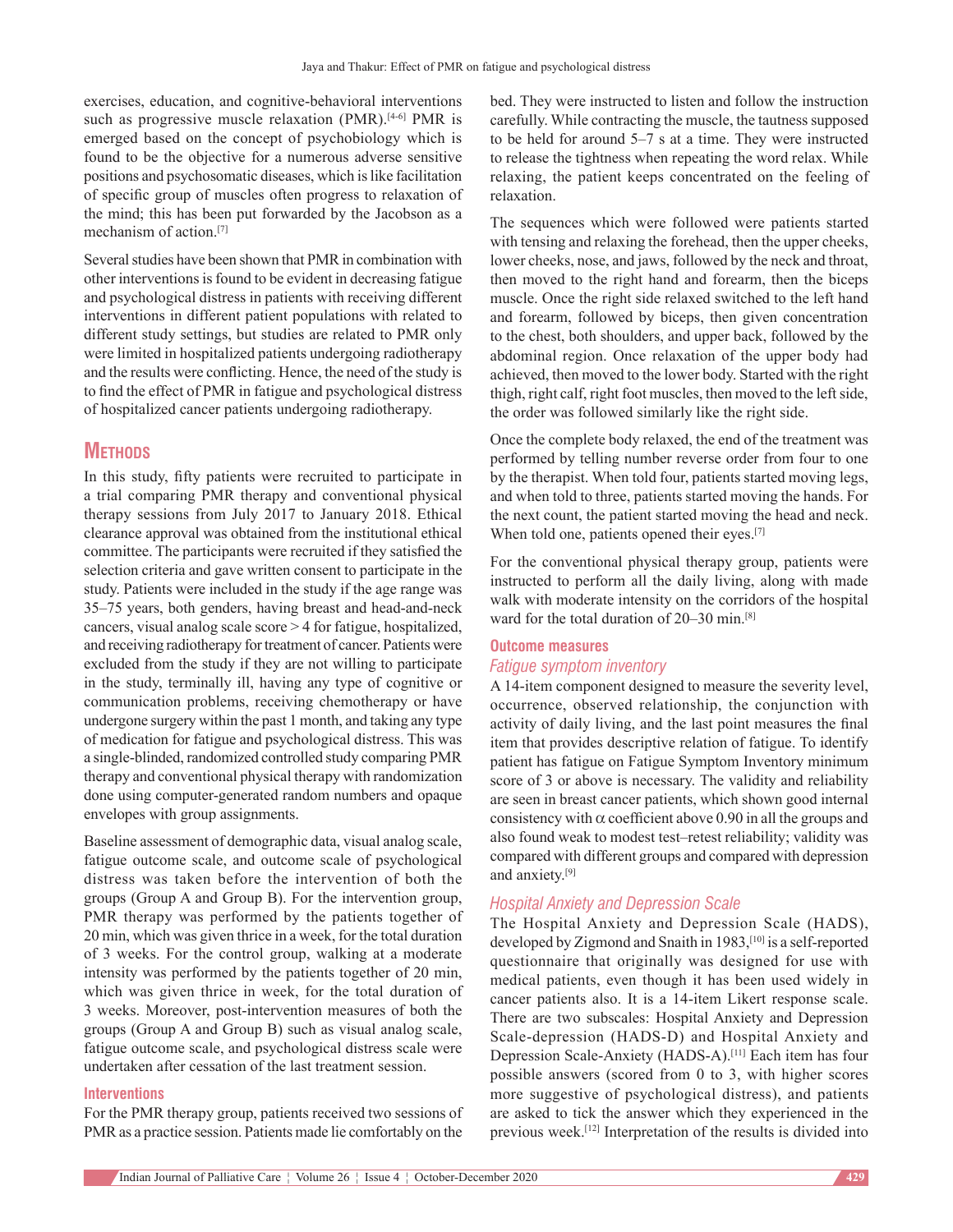0–7 means normal score; 8–10 means borderline score; and  $11-21$  means abnormal score.<sup>[10]</sup> In oncological populations, it has shown to be an adequate means of identifying anxiety and depression symptoms, by producing ranges between 74 and 84 for sensitivity, 78 to 80 for specificity, a high internal consistency (alphas between 83 and 85), high test–retest reliability ( $r = 0.75$ ), adequate convergent validity ( $P \le 0.05$ ), and a factorial structure that is similar to the original version.<sup>[10]</sup>

# **Results**

SPSS 16.0 package (SPSS Inc., Chicago, IL, USA) for Windows was used to compute the data. The demographic data such as age and gender were analyzed using descriptive statistics. To compare the outcome measures before and after interventions, paired *t*-test was used and to compare the effectiveness of interventions between the groups, "independent sample *t*-test" was used.  $P < 0.05$  was statistically significant. The age and gender were similar and equally distributed in the intervention and control groups.

#### **Fatigue symptom inventory**

Paired *t*-test was used to compare the pre- to posttest data of Fatigue Symptom Inventory (FSI) (FSI composite and FSI average). The obtained *P* value in all the groups was  $\leq 0.05$ , and hence, there was a statistically significant difference in pre‑ and post-intervention in fatigue [Table 1].

#### **Hospital Anxiety and Depression Scale**

Paired *t*-test was used to compare the pre- to posttest data of HADS (HADS‑D and HADS‑A). The obtained *P* value in all the groups was <0.05, and hence, there was a statistically significant difference in pre‑ and postintervention inpsychological distress [Table 2].

### **Between‑group comparison**

Between-group comparison of post-intervention data was performed by independent sample *t*‑test. All the components of outcome scales p value were >0.05. It was found to be statistical insignificant which means that there was no statistically significant difference between the groups [Table 3].

# **Discussion**

The current research performed evaluating the effect of PMR therapy-related fatigue and psychological distress in hospitalized patients undergoing radiotherapy. Although in some studies, they have assessed the effect of PMR on pain, comfort level, nausea, sleep quality, and cluster of symptoms.<sup>[13-16]</sup> However, there are little research on the effect of PMR on fatigue and psychological distress on hospitalized cancer patients undertaking radiotherapy.

The patients of both intervention as well as the control groups were homogeneously distributed. There was no remarkable difference in gender and age distribution ( $P < 0.05$ ). Acute patients who underwent radiotherapy for their primary head-and-neck and breast cancers were included in the study. Patients for both the groups were hospitalized and underwent

#### **Table 1: Paired** *t***-test for pre-post comparison of fatigue symptom inventory**

|                  |                 | $Mean \pm SD$   |       | P        |
|------------------|-----------------|-----------------|-------|----------|
|                  | <b>Pretest</b>  | <b>Posttest</b> |       |          |
| FSI<br>composite |                 |                 |       |          |
| Group A          | $6.87 \pm 0.89$ | $3.51 \pm 0.79$ | 13.57 | $0.001*$ |
| Group B          | $6.57 \pm 0.99$ | $3.66 \pm 0.72$ | 10.67 | $0.001*$ |
| FSI average      |                 |                 |       |          |
| Group A          | $6.96 \pm 0.72$ | $3.40\pm0.72$   | 16.65 | $0.001*$ |
| Group B          | $5.98 \pm 1.76$ | $3.49\pm0.82$   | 6.56  | $0.001*$ |

\*Means significance. SD: standard deviation, FSI: fatigue symptom inventory

#### **Table 2: Paired** *t***-test for pre-post comparison of Hospital Anxiety and Depression Scale**

|                        | $Mean \pm SD$    |                 |       | Ρ        |
|------------------------|------------------|-----------------|-------|----------|
|                        | <b>Pretest</b>   | <b>Posttest</b> |       |          |
| <b>HADS</b> depression |                  |                 |       |          |
| Group A                | $13.26 \pm 2.18$ | $7.74 \pm 2.19$ | 7.86  | $0.001*$ |
| Group B                | $13.47\pm1.71$   | $7.16 \pm 2.06$ | 9.06  | $0.001*$ |
| <b>HADS</b> anxiety    |                  |                 |       |          |
| Group A                | $14.35 \pm 2.67$ | $6.74 \pm 2.40$ | 10.84 | $0.001*$ |
| Group B                | $14.16\pm2.46$   | $7.11 \pm 1.79$ | 9.86  | $0.001*$ |

\*means significance. SD: standard deviation, HADS: hospital Anxiety and Depression Scale

# **Table 3: Between group comparison of fatigue symptom inventory and Hospital Anxiety and Depression Scale**

| <b>Variables</b>       | Group   | $Mean \pm SD$   | t       | P    |
|------------------------|---------|-----------------|---------|------|
| FSI composite          | Group A | $3.16 \pm 1.19$ | $-0.62$ | 0.54 |
|                        | Group B | $2.91 \pm 1.19$ |         |      |
| FSI average            | Group A | $3.56 \pm 1.02$ | $-0.49$ | 0.63 |
|                        | Group B | $2.49 \pm 1.16$ |         |      |
| <b>HADS</b> depression | Group A | $5.52 \pm 3.37$ | 0.88    | 0.39 |
|                        | Group B | $6.32 \pm 3.03$ |         |      |
| HADS anxiety           | Group A | $7.61 \pm 3.37$ | $-0.56$ | 0.59 |
|                        | Group B | $7.06\pm3.12$   |         |      |

FSI: Fatigue symptom inventory, HADS: Hospital Anxiety and Depression Scale, SD: standard deviation

a radiation therapy for their conditions. Patients in both the groups did not have any medical conditions which might affect the results.

In the current study, treatment given was three times per week for 3 weeks which was after a practice session. Only two sessions of practice were given prior to intervention. Each treatment session was carried on for 20 min. This can be related to the reason that complete relaxation of all muscle groups takes up to 20 min and some time is also necessary for making the patient to achieve a relaxed position.[7] In the beginning, some of the patients faced difficulties when doing PMR. In a recent study conducted in Japan, patients faced difficulty while learning PMR.<sup>[17]</sup> However, in this study, after learning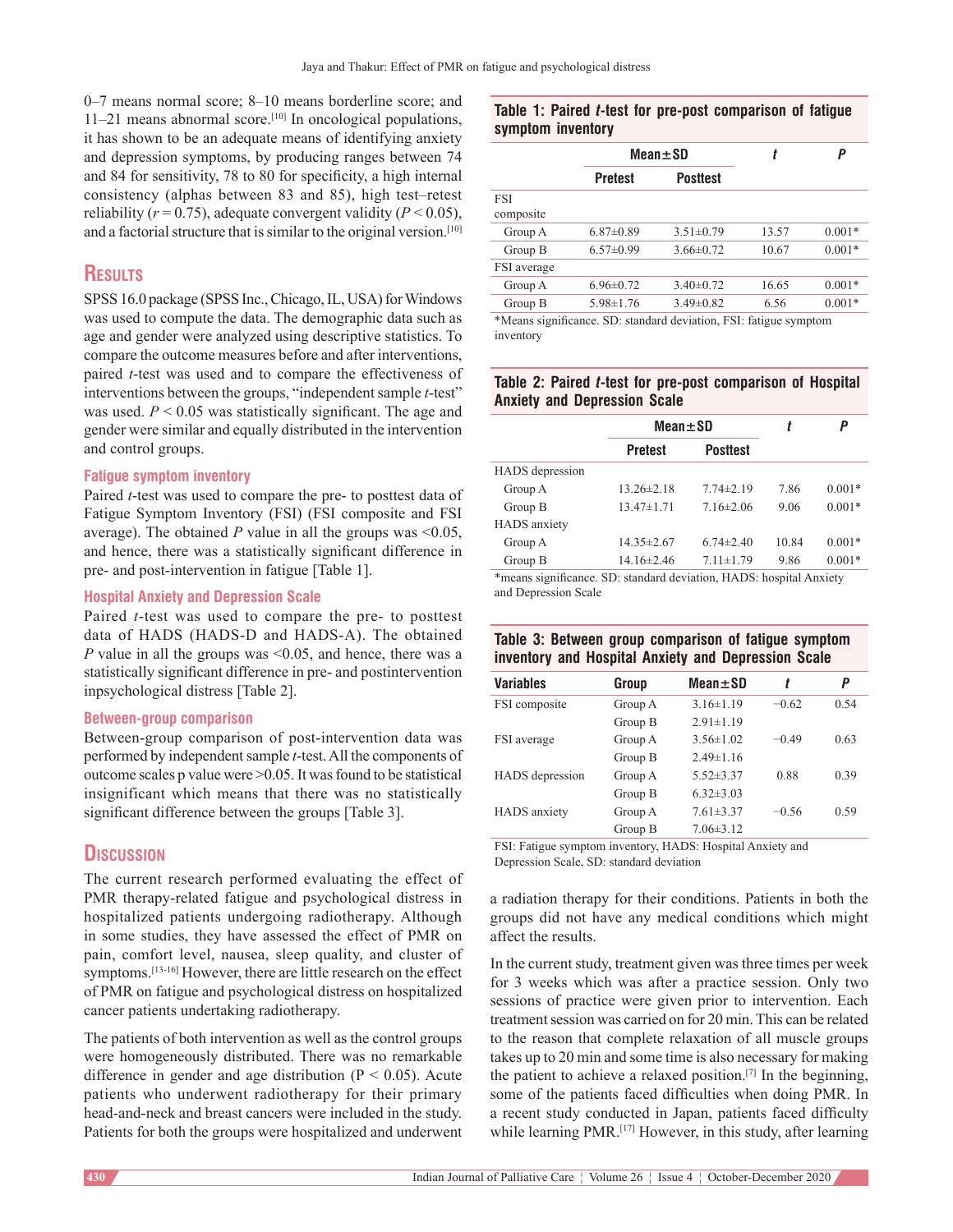once, patients felt easy while doing PMR, and they noticed it to be easy to perform even when they are tired and cannot go for a walk. The immediate effect of PMR was not analyzed rather the intermediate effect was observed after 3 weeks on completion of all sessions.

PMR used as a verbal command, which did not include any type of music on the background. In this study, planned to assess the effect of PMR alone, there was a chance of biased by the effect of music and also for the same reason, PMR was not combined with other interventions such as guided imagery. In several other studies, they have used PMR alone or in combination with other interventions as guided imagery and hypnosis.[13,18]

In the current study, PMR was similarly effective as conventional therapy in reducing fatigue among cancer patients receiving radiotherapy. At the starting of the therapy, both the groups were not homogeneous according to their mean fatigue scale, and at the end of 3 weeks, both the group patients had a significant decrease in their mean fatigue scores.  $(P < 0.01)$ , the present study supports the findings of Demiralp M *et al*. [14] and Pathak P *et al*.<sup>[15]</sup> The possible mechanism of reduction of fatigue like, there is a strong correlation between the easing, tautness in the muscle group, and the association with autonomic nervous systems. When there is relaxation of the muscles which will lead to activation of parasympathetic system results in reduction of muscle tone, and hence, there is correlation between central nervous system and peripheral nervous system.[7]

In the control group (walking program) also, there is a reduction in pre–post mean fatigue score. This result is supporting the findings of previous results.<sup>[8]</sup> In this study, PMR was similarly effective as conventional therapy in the reduction of depression and anxiety on cancer patients who were undergoing radiation therapy. The mean anxiety and depression score had statistically significant difference in both the groups ( $P < 0.01$ ).

Walking is a part of aerobic exercise. Aerobic exercise is an effective intervention for cancer-related fatigue (CRF), sleep disruption, depression, anxiety, cardiopulmonary function, and quality of life (QOL) among cancer patients and survivors. Aerobic exercise is beneficial when performed by cancer patients who are undergoing treatment. Mustian KM *et al*.<sup>[8]</sup> reported that home-based walking at a moderate intensity (50%–70% of maximum heart rate) performed for 10–45 min per day, 4–6 days per week, for 1 to 6 months, during chemotherapy and radiation treatment for breast cancer reduced CRF, sleep disruption, depression, and anxiety while improving cardiopulmonary function and QOL.<sup>[8]</sup> Hence, the intervention group was not given any additional conventional therapy, like to assess the effect individually rather than combining one over others.

PMR works in relation to the principle of neuromuscular hypertension. This is found to be the reason for various undesirable expressive psychological feelings and musculoskeletal diseases originating from the psychological origin. When performing PMR which will induce relaxation and helps in reducing the anxiety and depression. This is favoring the studies of Yelmaz *et al*. [16] and Chan *et al*. [19]

The results from this study showed enhancement in the level of worry of cancer patients, the current study results which matching with study of Yelmaz *et al*. [16] For assessing the fatigue after giving PMR as a treatment in cancer patients, Demiralp *et al*. [14] performed one study which concentrated on breast cancer patients who receiving chemotherapy, and the results favored that PMR helps in improvement of tiredness. The result of the current study favors the same.[14] The effect of PMR on fatigue was favoring the study of Pathak *et al*. [15] conducted a similar study, with an objective to assess the effect of PMR exercises related to pain as well as fatigue on admitted patients with cancer undergoing radiotherapy, and their results show that PMR together with standard care is effectively helps in decreasing fatigue and pain.[15]

The usage of the HADS for oncological patients over other outcome scales which assess anxiety and depressive symptoms such as beck depression inventory, beck anxiety inventory, and distress thermometer is that it does not include somatic symptoms which may be explained by the cancer itself and the treatment for it. This may contribute to an overestimation by the other instruments and also it is an brief instrument, which is easy to apply and reliable for clinical practice and cancer-related research activities.<sup>[10]</sup>

Based on the results obtained, the current study is accepting the null hypothesis and rejecting the alternative hypothesis.

### **Conclusion**

The present randomized control trial suggests that both PMR technique and conventional treatment can be used for treating radiotherapy‑induced fatigue and distress in admitted cancer subjects as a treatment for cancer patients. Thus, these interventions can be included as an inpatient rehabilitation those who undergoing radiotherapy.

**Financial support and sponsorship** Nil.

#### **Conflicts of interest**

There are no conflicts of interest.

#### **References**

- 1. Fossa BA, Marsiglia HR, Orecchia R. Radiotherapy‑related fatigue. Crit Rev Oncol Hematol 2002;41:317‑25.
- 2. Schuurhuizen CS, Braamse AM, Beekman AT, Bomhof‑Roordink H, Bosmans JE, Cuijpers P, *et al*. Screening and treatment of psychological distress in patients with metastatic colorectal cancer: Study protocol of the TES trial. BMC Cancer 2015;15:302.
- 3. Massie MJ. Prevalence of depression in patients with cancer. J Natl Cancer Inst Monogr 2004;32:57‑71.
- 4. Cramp F, Daniel J. Exercise for the management of cancer-related fatigue in adults. Cochrane Database Syst Rev 2008;11:CD006145.